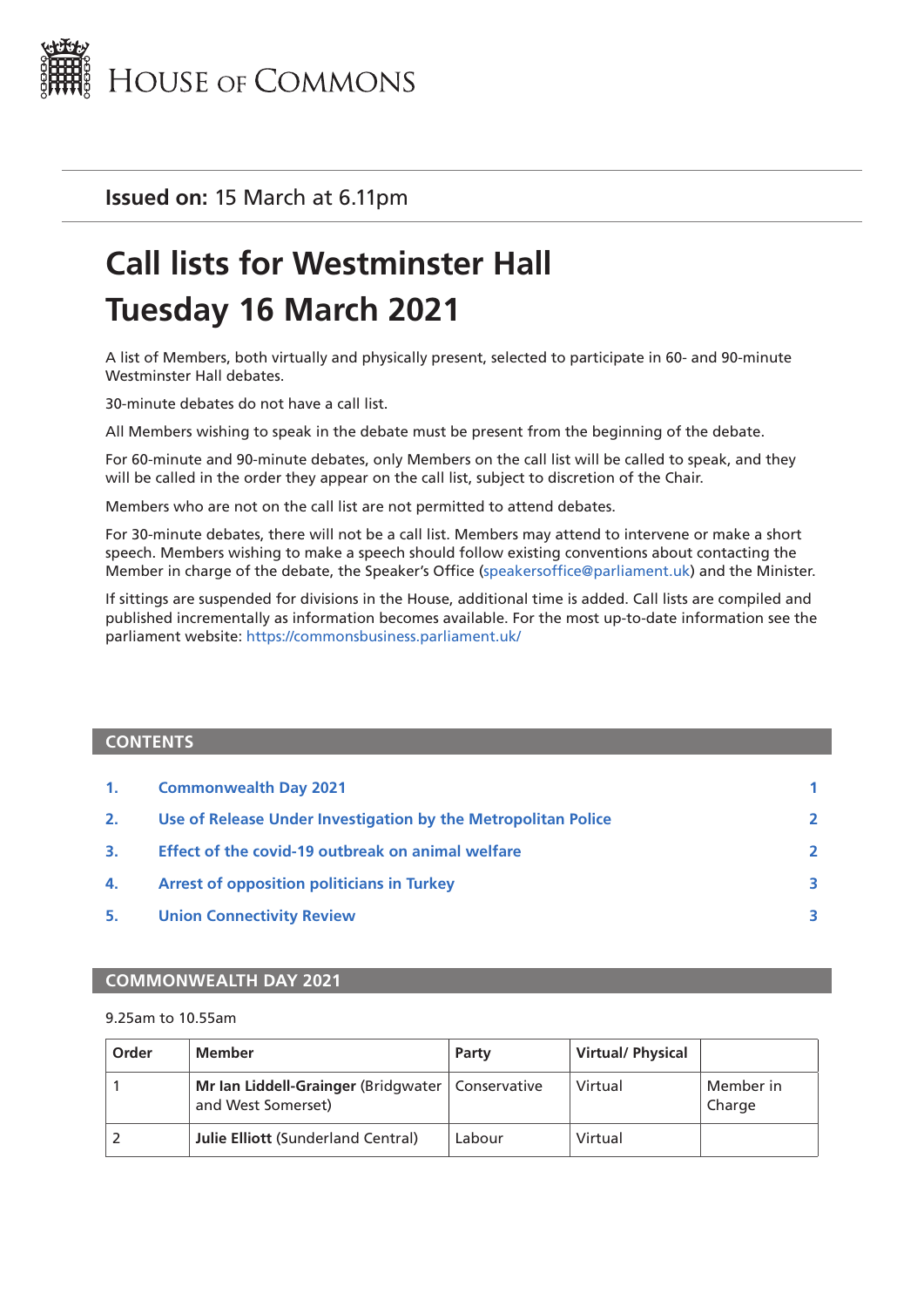<span id="page-1-0"></span>

| Order | <b>Member</b>                                             | Party        | <b>Virtual/ Physical</b> |                            |
|-------|-----------------------------------------------------------|--------------|--------------------------|----------------------------|
| 3     | <b>Andrew Selous (South West</b><br>Bedfordshire)         | Conservative | Virtual                  |                            |
| 4     | <b>Bell Ribeiro-Addy (Streatham)</b>                      | Labour       | Virtual                  |                            |
| 5     | Sir Paul Beresford (Mole Valley)                          | Conservative | Virtual                  |                            |
| 6     | Crispin Blunt (Reigate)                                   | Conservative | Virtual                  |                            |
| 7     | Katherine Fletcher (South Ribble)                         | Conservative | Virtual                  |                            |
| 8     | <b>Theo Clarke (Stafford)</b>                             | Conservative | Virtual                  |                            |
| 9     | <b>Bob Blackman (Harrow East)</b>                         | Conservative | Virtual                  |                            |
| 10    | <b>Richard Graham (Gloucester)</b>                        | Conservative | Virtual                  |                            |
| 11    | James Sunderland (Bracknell)                              | Conservative | Physical                 |                            |
| 12    | <b>Sir David Amess (Southend West)</b>                    | Conservative | Virtual                  |                            |
| 13    | <b>Alyn Smith (Stirling)</b>                              | <b>SNP</b>   | Virtual                  | <b>SNP</b><br>Spokesperson |
| 14    | <b>Stephen Doughty (Cardiff South</b><br>and Penarth)     | Labour       | Physical                 | Opposition<br>Spokesperson |
| 15    | James Duddridge (Rochford and<br>Southend East)           | Conservative | Physical                 | Minister                   |
| 16    | Mr Ian Liddell-Grainger (Bridgwater<br>and West Somerset) | Conservative | Virtual                  | Member in<br>Charge        |

## **USE OF RELEASE UNDER INVESTIGATION BY THE METROPOLITAN POLICE**

11.00am to 11.30am

## **EFFECT OF THE COVID-19 OUTBREAK ON ANIMAL WELFARE**

#### 2.30pm to 4.00pm

| Order | <b>Member</b>                                         | Party        | <b>Virtual/Physical</b> |                     |
|-------|-------------------------------------------------------|--------------|-------------------------|---------------------|
|       | <b>Alex Davies-Jones (Pontypridd)</b>                 | Labour       | Physical                | Member in<br>Charge |
|       | Dr Neil Hudson (Penrith and The<br>Border)            | Conservative | Virtual                 |                     |
| 3     | <b>Patricia Gibson (North Ayrshire)</b><br>and Arran) | <b>SNP</b>   | Virtual                 |                     |
| 4     | <b>Theresa Villiers (Chipping Barnet)</b>             | Conservative | Physical                |                     |
| 5     | James Daly (Bury North)                               | Conservative | Virtual                 |                     |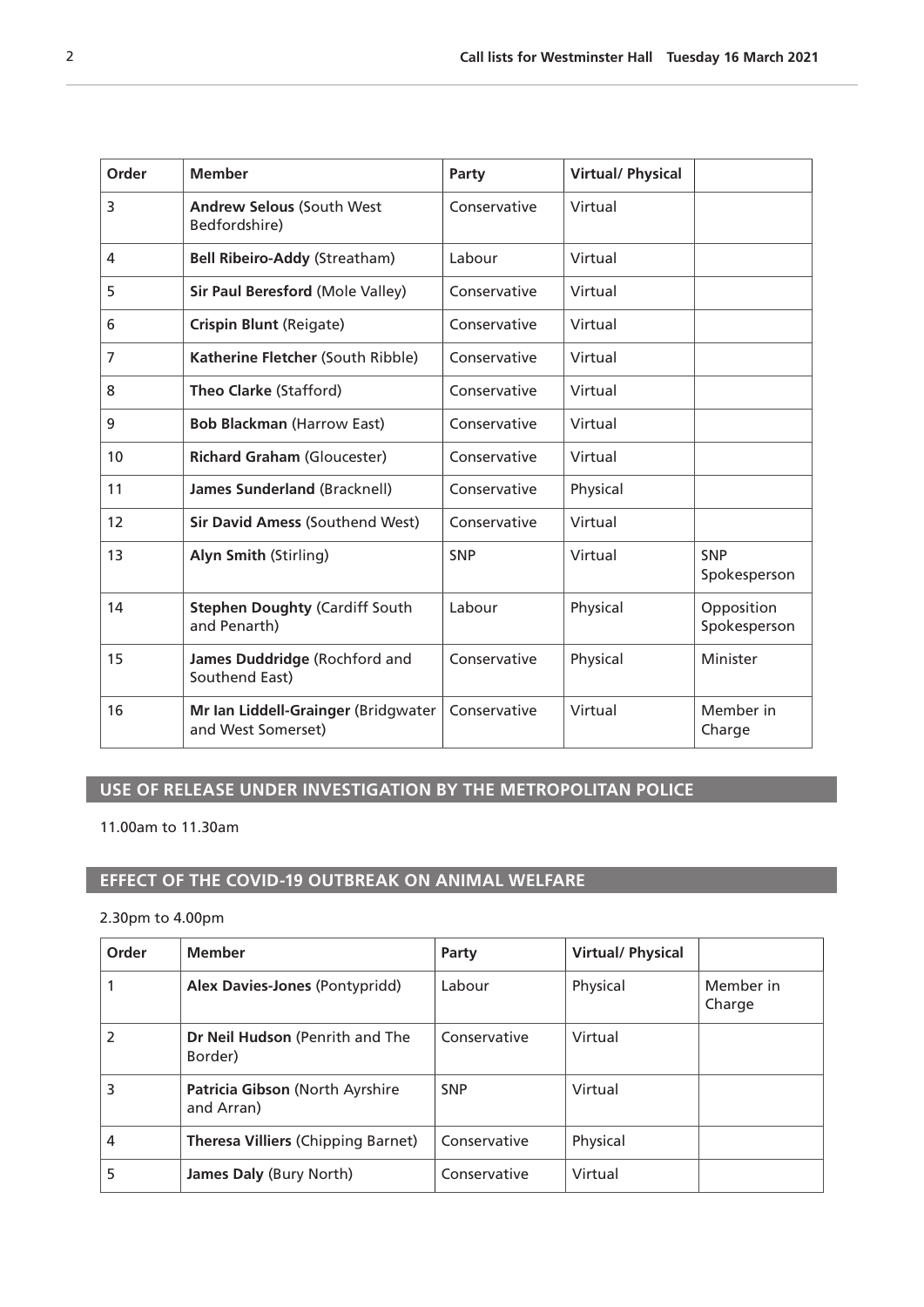<span id="page-2-0"></span>

| Order | <b>Member</b>                                    | Party        | <b>Virtual/Physical</b> |                            |
|-------|--------------------------------------------------|--------------|-------------------------|----------------------------|
| 6     | Dave Doogan (Angus)                              | <b>SNP</b>   | Virtual                 | <b>SNP</b><br>Spokesperson |
|       | Luke Pollard (Plymouth, Sutton<br>and Devonport) | Labour       | Physical                | Opposition<br>Spokesperson |
| 8     | <b>Victoria Prentis (Banbury)</b>                | Conservative | Physical                | Minister                   |
| 9     | Alex Davies-Jones (Pontypridd)                   | Labour       | Physical                | Member in<br>Charge        |

# **ARREST OF OPPOSITION POLITICIANS IN TURKEY**

### 4.05pm to 4.35pm

# **UNION CONNECTIVITY REVIEW**

#### 4.50pm to 5.50pm

| Order | <b>Member</b>                                              | Party         | <b>Virtual/ Physical</b> |                            |
|-------|------------------------------------------------------------|---------------|--------------------------|----------------------------|
| 1     | John Lamont (Berwickshire,<br>Roxburgh and Selkirk)        | Conservative  | Physical                 | Member in<br>Charge        |
| 2     | Ronnie Cowan (Inverclyde)                                  | <b>SNP</b>    | Virtual                  |                            |
| 3     | David Mundell (Dumfriesshire,<br>Clydesdale and Tweeddale) | Conservative  | Virtual                  |                            |
| 4     | Jessica Morden (Newport East)                              | Labour        | Virtual                  |                            |
| 5     | Dr James Davies (Vale of Clwyd)                            | Conservative  | Virtual                  |                            |
| 6     | Carla Lockhart (Upper Bann)                                | <b>DUP</b>    | Virtual                  |                            |
| 7     | Alan Brown (Kilmarnock and<br>Loudoun)                     | <b>SNP</b>    | Physical                 |                            |
| 8     | Liz Saville Roberts (Dwyfor<br>Meirionnydd)                | <b>PI. C.</b> | Virtual                  |                            |
| 9     | Christine Jardine (Edinburgh West)                         | Lib Dem       | Virtual                  |                            |
| 10    | <b>Wendy Chamberlain (North East Fife)</b>                 | Lib Dem       | Physical                 |                            |
| 11    | Jim Shannon (Strangford)                                   | <b>DUP</b>    | Physical                 |                            |
| 12    | <b>Gavin Newlands (Paisley and</b><br>Renfrewshire North)  | <b>SNP</b>    | Virtual                  | <b>SNP</b><br>Spokesperson |
| 13    | Mr Tanmanjeet Singh Dhesi (Slough)                         | Labour        | Physical                 | Opposition<br>Spokesperson |
| 14    | Rachel Maclean (Redditch)                                  | Conservative  | Physical                 | Minister                   |